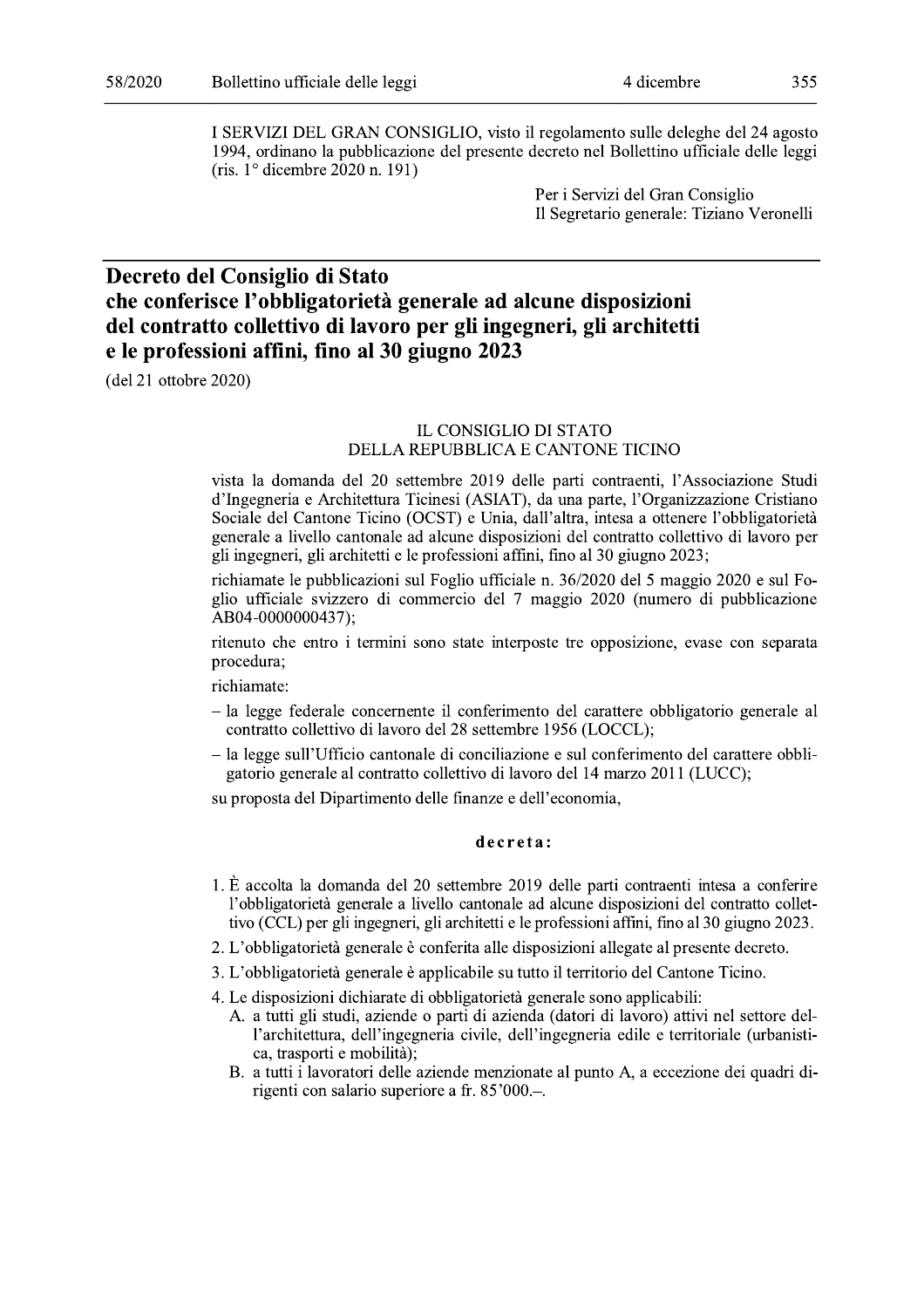- 5. Per quanto riguarda i contributi paritetici per l'applicazione del contratto collettivo di lavoro occorre presentare annualmente all'Ufficio per la sorveglianza del mercato del lavoro (USML) un conteggio dettagliato. Il conteggio va corredato del rapporto di revisione, stilato da un ufficio riconosciuto. La gestione delle rispettive casse deve protrarsi oltre la fine del contratto collettivo di lavoro, quando lo richieda il disbrigo delle pendenze o di altri avvenimenti che rientrano nella durata di validità del contratto collettivo di lavoro. L'USML può inoltre chiedere, per visione, altri documenti e informazioni e far eseguire controlli a carico delle parti contraenti.
- 6. Le disposizioni del contratto collettivo di lavoro relative alle condizioni lavorative e salariali minime ai sensi dell'art. 2 della legge federale sui lavoratori distaccati in Svizzera dell'8 ottobre 1999 e degli artt. 1, 2 e 8a della relativa ordinanza del 21 maggio 2003 dichiarate di obbligatorietà generale, sono parimenti applicabili alle imprese che hanno la loro sede in Svizzera, ma all'esterno del Cantone Ticino, come pure ai loro lavoratori, nel caso in cui essi eseguono un lavoro nel Cantone Ticino. La Commissione paritetica cantonale è competente per eseguire il controllo di queste disposizioni dichiarate di obbligatorietà generale.
- 7. Il presente decreto, ottenuta l'approvazione del Dipartimento federale dell'economia, della formazione e della ricerca, è pubblicato nel Bollettino ufficiale delle leggi ed è menzionato nel Foglio ufficiale svizzero di commercio ed entra in vigore il mese successivo alla sua pubblicazione se questa avviene nella prima metà del mese corrente o due mesi successivi se la pubblicazione è della seconda metà del mese, ed è valido fino al 30 giugno 2023.
- 8. I decreti del Consiglio di Stato del 28 luglio 1998, del 1º dicembre 1998, del 27 ottobre 1999, del 6 marzo 2000, del 7 novembre 2000, del 6 marzo 2001, del 20 novembre 2001, del 12 marzo 2002, del 4 febbraio 2003, del 16 dicembre 2003, del 2 febbraio 2005, 27 giugno 2006, 6 marzo 2007, 12 febbraio 2008, 27 gennaio 2009, 9 febbraio 2010, 11 gennaio 2011, 25 gennaio 2012, del 17 aprile 2013, del 29 aprile 2015, del 17 febbraio 2016 del 7 marzo 2018 e del 19 febbraio 2020 che conferiscono l'obbligatorietà generale al contratto collettivo di lavoro per i disegnatori occupati negli uffici di architettura, di urbanistica, di ingegneria civile e di progettazione e direzione lavori nelle arti tecniche in genere (edilizia, genio civile e geologia) sono abrogati al momento dell'entrata in vigore del presente decreto.
- 9. Comunicazione:
	- Divisione dell'economia (dfe-de $(\partial \phi)$ :
	- Ufficio per la sorveglianza del mercato del lavoro (dfe-segretariato $(\partial u)$ ti.ch).

Bellinzona, 21 ottobre 2020

# Per il Consiglio di Stato

Il Presidente: Norman Gobbi

Il Cancelliere: Arnoldo Coduri

Approvato dal Dipartimento federale dell'economia, della formazione e della ricerca il  $24$  novembre  $2020$ .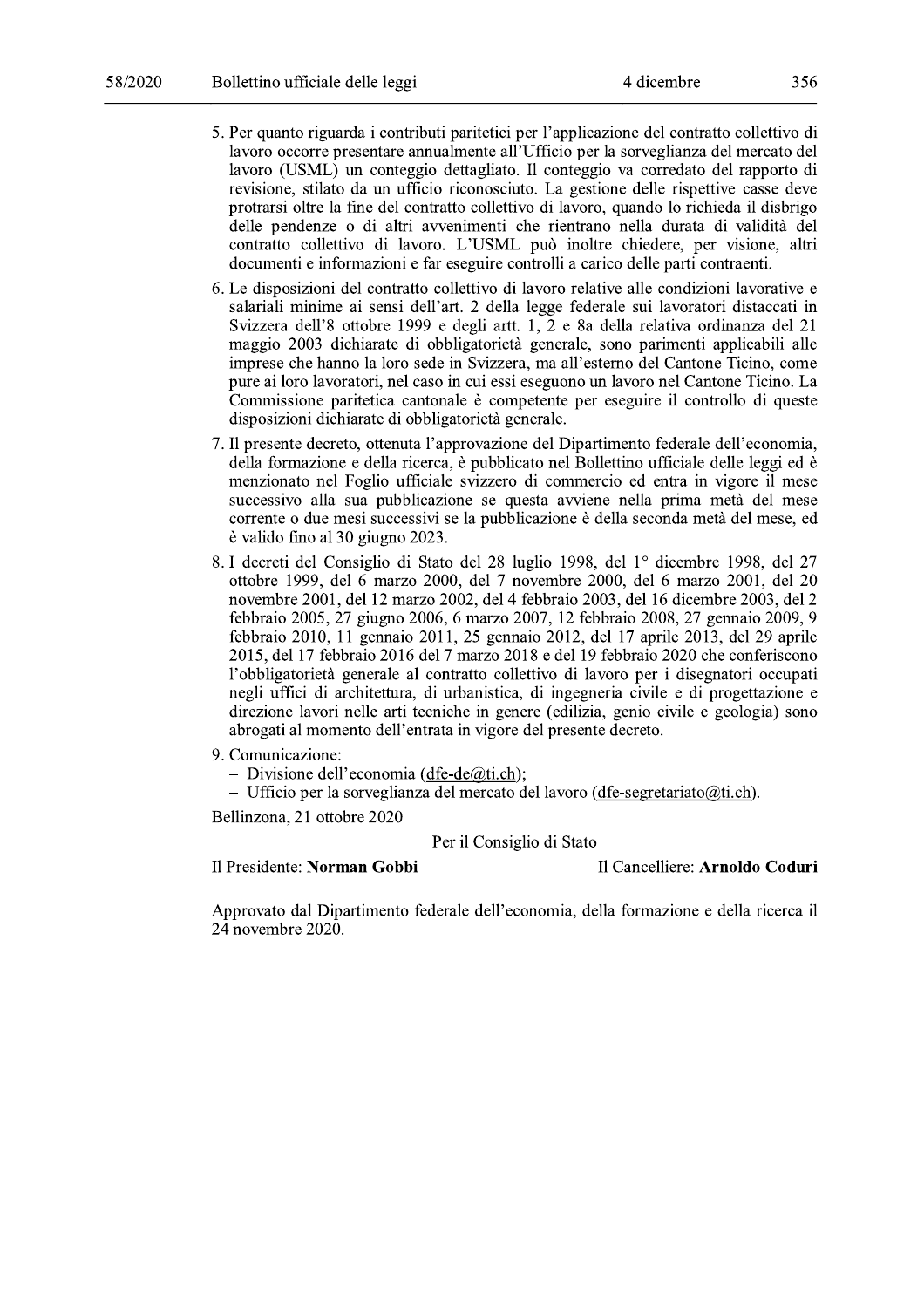### Allegato

- Applicazione del contratto, Commissione Professionale Paritetica Art. 4 Cantonale (CPC) e Commissione di ricorso
- 4.1 Per l'interpretazione e l'applicazione del CCL è designata una Commissione Professionale Paritetica Cantonale (CPC) (...).
- Art. 5 Compiti
- 5.1 La CPC ha il compito di applicare e far rispettare le disposizioni previste dal presente CCL. Inoltre essa, in caso di necessità, deve provvedere ad interpretare le disposizioni contrattuali, conciliare le divergenze di opinioni e risolvere le controversie relative al CCL.
- 5.2 La CPC svolge i seguenti compiti:
	- a) adottare gli opportuni provvedimenti per l'applicazione del CCL (...);

 $\left( \ldots \right)$ 

- c) allestire il calendario di lavoro;
- d) verificare i calendari di lavoro aziendali e speciali;
- conciliare le divergenze di opinione tra l'azienda e il lavoratore, soprattutto ri $e)$ guardo l'assegnazione alle classi salariali;
- conciliare le controversie tra l'azienda e il lavoratore relative alla sicurezza del  $\hat{\mathsf{n}}$ lavoro e alla prevenzione delle malattie;
- eseguire controlli salariali e inchieste sulle condizioni di lavoro nelle aziende.  $g)$ La CPC può affidare l'esecuzione di tali compiti alle Sottocommissioni regionali (SR):
- h) eseguire i controlli negli studi professionali e sui cantieri nel rispetto dei disposti del CCL:
- $\overline{(\ldots)}$
- $\vec{k}$ ) amministrare i proventi del contributo paritetico;
- $($ ...)
- m) decidere sulla concessione di sussidi a corsi di formazione e di perfezionamento professionale organizzati da persone o enti vincolati dal presente CCL;
- Art. 7 Controlli aziendali e accertamenti
- 7.1 Per l'esecuzione dei controlli giusta l'art. 5, alla CPC deve essere concessa la possibilità di consultare tutti i documenti necessari per lo svolgimento del suo compito.

#### Art. 8 Decisioni

 $(\ldots).$ 

8.2 La CPC è autorizzata a decretare le seguenti sanzioni:

- a) ammonimento scritto:
- b) pena convenzionale:
	- in casi di mancata concessione di prestazioni pecuniarie fino ad un mas- $\mathbf{I}$ . simo pari all'importo della prestazione dovuta;

 $(\ldots)$ 

III. in tutti gli altri casi fino ad un massimo di fr.  $50'000$ .

 $(\ldots)$ 

8.4 La parte inadempiente si assume le spese procedurali.

#### Contributi paritetici Art. 11

Per la copertura delle spese derivanti dall'applicazione del CCL (...) è istituito 11.1 un contributo paritetico, da versare alla CPC, del seguente ammontare: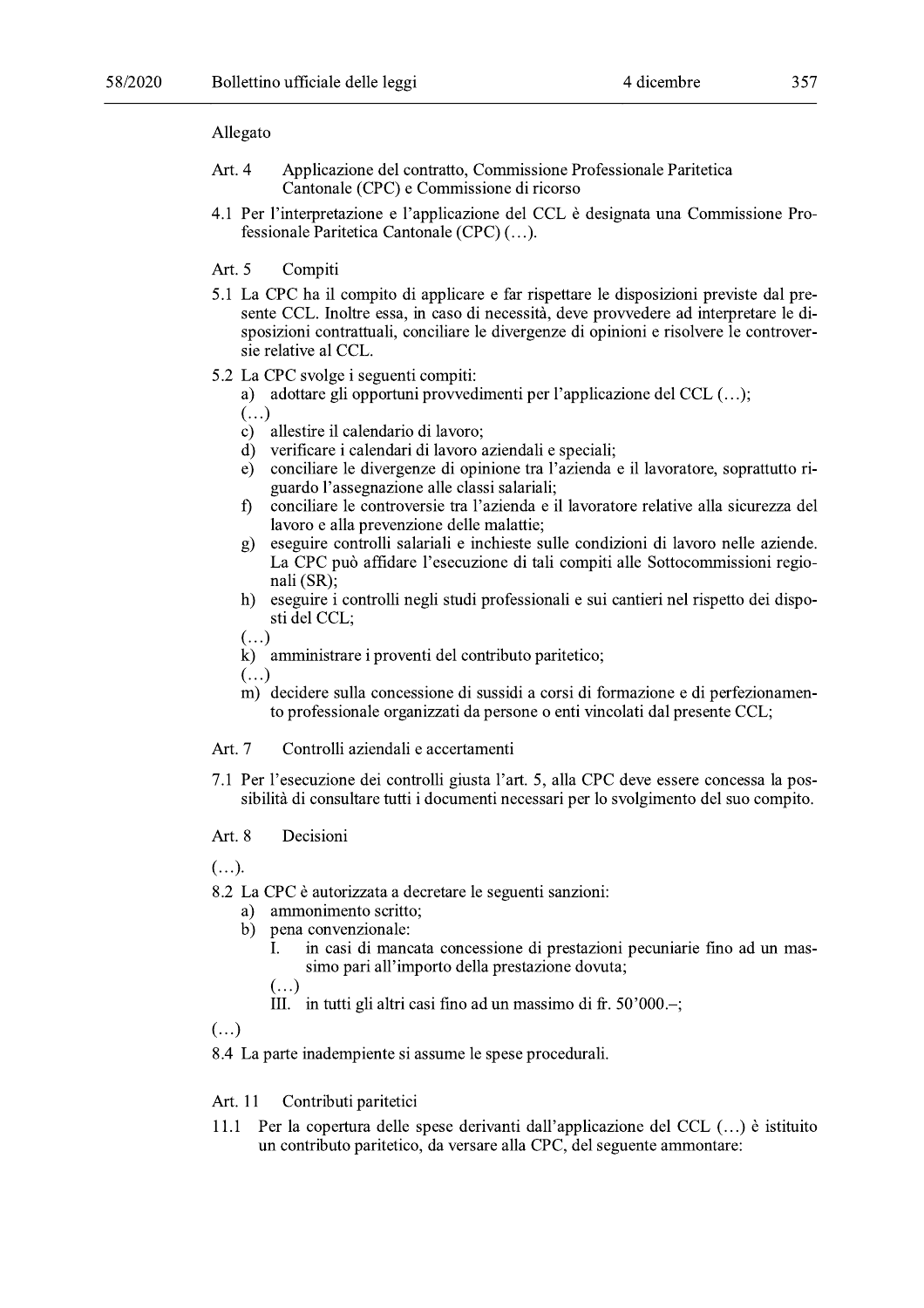- Contributo fisso dei datori di lavoro: tutti i datori di lavoro assoggettati al a) CCL devono versare un contributo di esecuzione e di controllo pari a CHF 12.50 al mese:
- b) Contributo dei lavoratori: tutti i lavoratori assoggettati versano un contributo dello 0,4% del salario determinante LAInf. La parte del lavoratore viene dedotta ogni mese dal salario del lavoratore e deve figurare nel conteggio salario.
- È fatto divieto ai datori di lavoro di assumere a proprio carico il contributo pari-11.2 tetico dovuto dai lavoratori. Il datore di lavoro è responsabile del pagamento nel caso di mancata trattenuta sul salario.
- $\left(\ldots\right)$
- 11.4 L'introito totale (contributo paritetico) della CPC verrà utilizzato:
	- per l'esecuzione e l'applicazione del CCL compresa l'organizzazione e la  $a)$ realizzazione dei controlli;
	- $b)$ per il sostegno e il finanziamento della formazione e del perfezionamento professionale.

#### Formazione continua e perfezionamento professionale Art. 15

Il lavoratore con l'accordo del datore di lavoro può partecipare a dei corsi per la formazione continua e il perfezionamento professionale. Il lavoratore o il datore di lavoro sottoposto al presente CCL, a condizione che al momento della richiesta siano in regola con il pagamento dei contributi paritetici, possono chiedere alla Commissione paritetica un sussidio per i costi sostenuti.

Il sussidio copre le spese del tempo di lavoro se il corso è svolto durante la giornata lavorativa, le spese di trasferta e la tassa di iscrizione.

- Art. 16 Durata normale del lavoro
- La durata ordinaria settimanale di lavoro, è di: 16.1
- 16.1.1 40 ore al massimo per gli apprendisti, disegnatori, pianificatori (classificazione vedi appendice 1 e 2: punti 1, 2), ripartite su cinque giorni
- 16.1.2 42.5 ore al massimo per gli stagisti, progettisti, tecnici, maestri, architetti, ingegneri (classificazione vedi appendice 1 e 2: punti 3, 4, 5, 6, 7, 9), ripartite su cinque giorni
- 16.1.3 42 ore al massimo per gli amministrativi (classificazione vedi appendice 1 e 2: punto 8), ripartite su cinque giorni
- $\left( \ldots \right)$
- 16.3  $\dot{E}$  considerato tempo di lavoro il tempo in cui il lavoratore è a disposizione del datore di lavoro. Il tempo per recarsi dall'ufficio al cantiere è considerato tempo di lavoro.
- 16.4 Le pause durante le quali il lavoratore può lasciare il posto di lavoro non vengono considerate come ore di lavoro.
- 16.5 Il lavoro a cottimo non è permesso in nessuna forma.
- Ore supplementari, ore straordinarie e supplementi salariali Art. 17
- $17.1$ È ammesso prestare ore in più rispetto alla durata ordinaria settimanale del lavoro secondo l'art. 16, nel rispetto della Legge sul lavoro, queste sono definite ore supplementari.

Le ore supplementari sono ammesse solo in via eccezionale e quando l'urgenza e la necessità sono chiaramente dimostrate.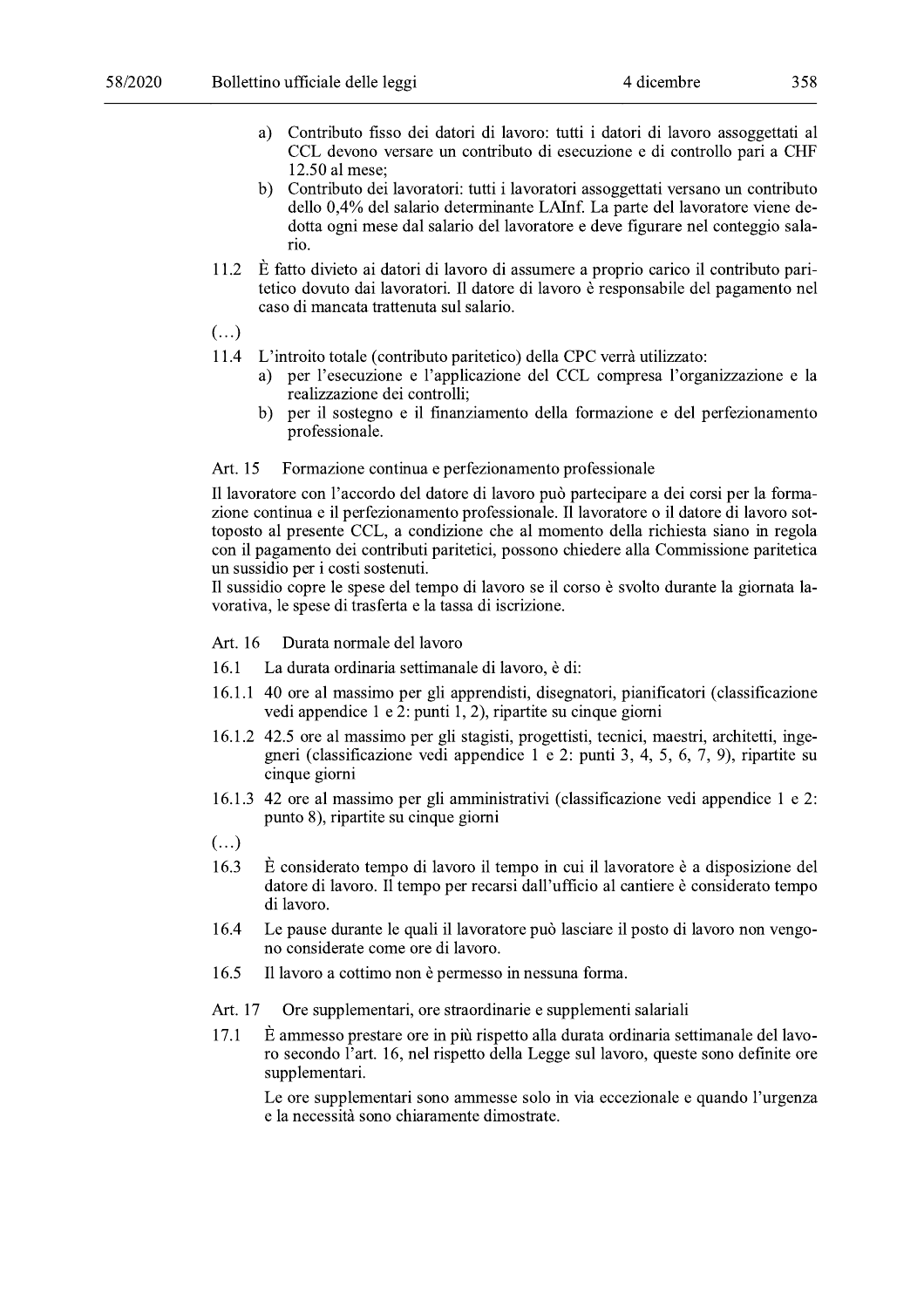Per le seguenti funzioni professionali: Apprendisti, disegnatori, pianificatori. (Classificazione vedi appendice 1 e 2: punti 1, 2), le ore supplementari complessive non possono superare le 15 ore mensili.

Le ore supplementari vanno pagate a salario base o compensate in tempo libero 17.2 d'intesa col datore di lavoro entro la fine dell'anno.

Il saldo delle ore supplementari risultanti deve figurare sul conteggio mensile del salario. A fine anno il saldo deve essere azzerato.

 $\left(\ldots\right)$ 

- 17.4 Supplementi salariali
- 17.4.1 Per le seguenti funzioni professionali: Apprendisti, disegnatori, pianificatori. (Classificazione vedi appendice 1 e 2: punti 1, 2)
	- Per il lavoro prestato nei giorni festivi e per il lavoro notturno e domenicale a) è riconosciuto un supplemento salariale del 50%, queste indennità sono da pagare al più tardi alla fine del mese successivo in cui vengono maturate.
	- b)  $\vec{E}$  lavoro di notte quello prestato fra le ore 20.00 e le ore 06.00 e festivo quello prestato nelle domeniche e nei giorni festivi ufficiali per il Cantone Ticino.
- Art. 18 Indennità di trasferta
- 18.1 Il lavoratore occupato fuori sede ha diritto al rimborso completo di tutte le spese sostenute come previsto dall'art. 327a del CO, ivi comprese le spese di sussistenza.
- 18.2 Se il lavoratore, d'intesa con il datore di lavoro, si serve per il suo lavoro di un veicolo a motore proprio egli ha diritto al rimborso di un'indennità pari a 0.60 CHF/km.

L'indennità non è dovuta se il lavoratore inizia o finisce la sua giornata lavorativa direttamente su un cantiere e il tragitto e il tempo di viaggio rispetto alla sua abitazione sono inferiori a quelli dell'usuale tragitto tra l'abitazione e la sede dell'azienda.

- Art. 19 Vacanze
- $\left( \ldots \right)$
- 19.4 Durante le vacanze il lavoratore non può eseguire lavori per conto di terzi, rispettivamente non può compromettere l'obiettivo del riposo.
- I giorni di malattia o di infortunio durante le vacanze non sono calcolati come 19.5 giorni di vacanza; il lavoratore è tenuto ad informare immediatamente il datore di lavoro della malattia o dell'infortunio verificatosi durante le vacanze. Convalescenza e cura non sono considerate vacanze. Rimane comunque riservato quanto dispone l'art. 329b del CO.
- Art. 20 Giorni festivi
- 20.1 Il lavoratore ha il diritto a beneficiare di tempo libero nei giorni festivi previsti nel Canton Ticino.
- 20.2 Per i giorni festivi parificati alla domenica il lavoratore ha diritto al salario e non deve essere tenuto al recupero di lavoro (sono tali Capodanno, Epifania, Lunedì di Pasqua, Ascensione, Festa Nazionale Svizzera, Assunzione, Ognissanti, Natale, Santo Stefano).
- Per i giorni festivi non parificati alla domenica il lavoratore non ha diritto al sala-20.3 rio e può essere tenuto al recupero (remunerato) del giorno libero effettuato (sono tali San Giuseppe, Festa del lavoro, Lunedì di Pentecoste, Corpus Domini, San Pietro e Paolo, Immacolata). (...).

359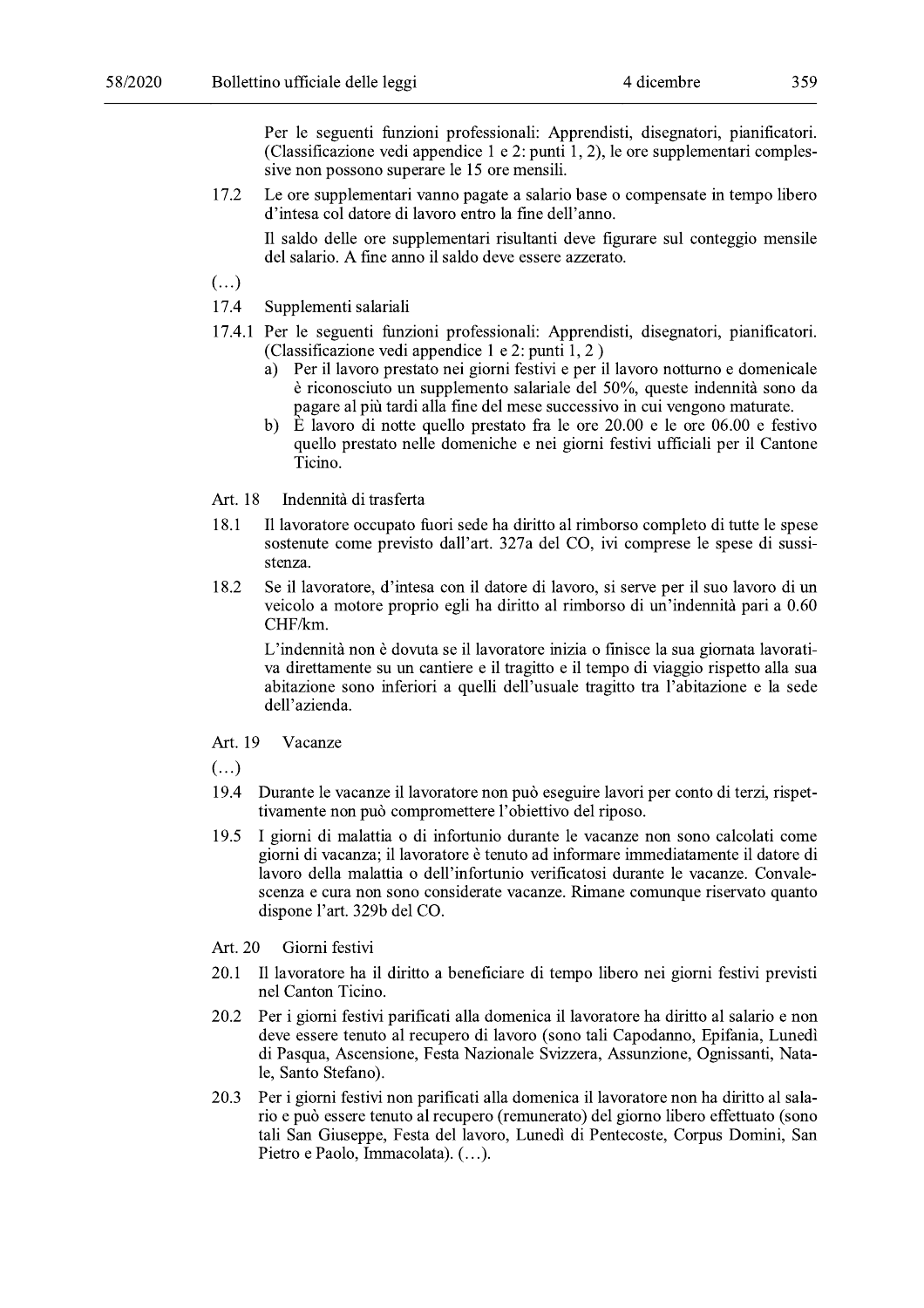- 20.4 Per le seguenti funzioni professionali: Apprendisti, disegnatori, pianificatori (Classificazione vedi appendice 1 e 2: punti 1, 2) non è dovuto il recupero dei giorni festivi non parificati alla domenica.
- Art. 21 Congedi
- 21.1 Il lavoratore ha diritto ai congedi usuali, previa richiesta al datore di lavoro.
- Al lavoratore devono essere concessi i seguenti congedi remunerati: 21.2
	- Matrimonio del lavoratore: 3 giorni; a)
	- Matrimonio di parenti: 1 giorno;  $b)$
	- Nascita di un figlio: 3 giorni;  $c$ )
	- d) Morte del coniuge, figlio o congiunto: 3 giorni;
	- e) Funerale di parenti:  $\frac{1}{2}$  giornata;
	- Trasloco: 1 giorno;  $\mathbf{f}$
	- g) Visite mediche e dentistiche: il tempo necessario
- 21.3 Se l'evento avviene in un giorno dove il lavoratore non doveva lavorare o durante le vacanze non vi è obbligo di remunerazione da parte del datore di lavoro.
- 21.4 Nei casi di congedo non elencati all'art. 21.2 il diritto al salario viene determinato secondo l'art. 324a cpv. 1 CO.
- Per le seguenti funzioni professionali: Apprendisti, disegnatori, pianificatori 21.5 (Classificazione vedi appendice 1 e 2: punti 1, 2) sono concessi al lavoratore i seguenti congedi e attività:
	- a) Matrimonio del lavoratore: 5 giorni;
	- b) Trasloco: 2 giorni;
- Art. 22 Servizio obbligatorio (militare, servizio protezione civile e civile)
- $(\ldots).$
- 22.2 Durante il servizio obbligatorio il lavoratore percepisce l'indennità di compensazione per la perdita di guadagno.
- 22.3 Se il datore di lavoro anticipa il salario al lavoratore che svolge servizio obbligatorio, il datore di lavoro ha diritto alle indennità di perdita di guadagno a compensazione dello stipendio anticipato. Se l'indennità di perdita di guadagno supera l'80% dello stipendio, il datore di lavoro deve versare il supplemento al lavoratore.
- $\left(\ldots\right)$
- Per le seguenti funzioni professionali: Apprendisti, disegnatori, pianificatori 22.5 (classificazione vedi appendice 1 e 2: punto 1, 2) il lavoratore ha diritto nei casi normali di corsi di ripetizione o corsi speciali considerati, ai fine del servizio militare, come corsi di ripetizione, al 100% dello stipendio e durante la scuola reclute al 50% se celibe e all'80% se coniugato o celibe con obblighi di assistenza.  $(\ldots).$
- Assicurazione per perdita di salario in caso di malattia Art. 23
- 23.1 Il datore di lavoro deve assicurare il lavoratore presso un'assicurazione svizzera che garantisca almeno l'80% del salario, per la durata di 720 giorni sull'arco di 900 giorni consecutivi. La polizza d'assicurazione può prevedere un termine di attesa (per un massimo di 30 giorni) tra l'inizio della malattia e l'indennizzo da parte dell'assicurazione. Durante un eventuale termine di attesa il datore di lavoro paga al lavoratore l'80% del salario a partire dal 3° giorno. Per i primi 2 giorni di assenza non vi è diritto al salario o all'indennizzo assicurativo (periodo di carenza).
- 23.2 Il premio dell'assicurazione è a carico in parti uguali del datore di lavoro e del lavoratore.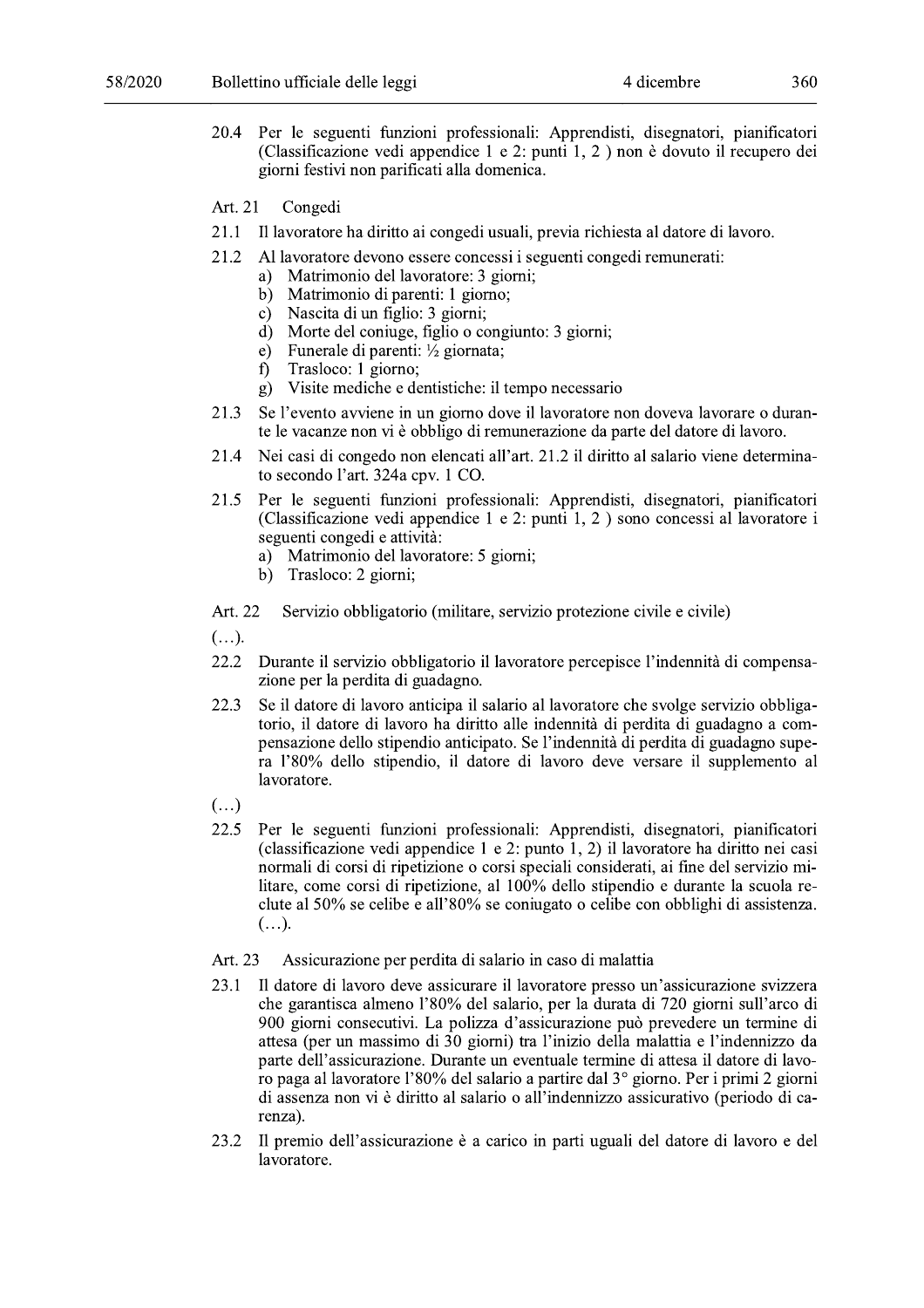- 23.3 Il lavoratore è tenuto a presentare un certificato medico dal terzo giorno di inabilità al lavoro.
- 23.4 Per le seguenti funzioni professionali: Apprendisti, disegnatori, pianificatori (classificazione vedi appendice 1 e 2: punto 1, 2):
	- I datori di lavoro si impegnano ad assicurare il lavoratore presso una cassa malati svizzera (...) che garantisca a partire dal trentunesimo giorno di malattia almeno il 90% del salario, per la durata di 720 giorni nel giro di 900 giorni consecutivi.

L'assicurazione dovrà versare le proprie indennità mensilmente.

- b) Il datore di lavoro ha l'obbligo di versare il salario al 100% nei primi trenta giorni di malattia.
- c) In caso di maternità il datore di lavoro deve versare alla lavoratrice il salario completo per 35 giorni prima e 50 giorni dopo il parto. Alla lavoratrice è comunque assicurato quanto stabilito dalla Legge sulla maternità.
- Art. 24 Assicurazione per perdita di salario in caso di infortunio professionale e non professionale
- $\left( \ldots \right)$
- 24.6 Per le seguenti funzioni professionali: Apprendisti, disegnatori, pianificatori (classificazione vedi appendice 1 e 2: punto  $1, 2$ ):
	- I datori di lavoro si impegnano ad assicurare il lavoratore contro gli infortuni a) professionali e non professionali presso una compagnia di assicurazione che garantisca a partire dal trentunesimo giorno di infortunio almeno il 90% del salario per la durata di 720 giorni nel giro di 900 giorni consecutivi. L'assicurazione dovrà versare le proprie indennità mensilmente.
	- b) Il datore di lavoro si impegna a versare il salario al 100% nei primi 30 giorni di assenza per infortunio. Per detto periodo il datore di lavoro incasserà le prestazioni assicurative.
- Art. 26 Decesso del lavoratore e indennità
- $\left( \ldots \right)$
- 26.2 In caso di decesso del lavoratore durante il rapporto di lavoro, il datore di lavoro deve pagare il salario per 2 mesi a contare dal giorno della morte e, se il rapporto di lavoro è durato più di cinque anni, per altri 3 mesi sempreché il lavoratore lasci il coniuge, il partner registrato o figli minorenni o, in mancanza di questi eredi, altre persone verso le quali egli adempiva un obbligo di assistenza.

Art. 28 Pagamento del salario

- 28.1 Il salario mensile viene pagato in 13 mensilità dal datore di lavoro entro l'ultimo giorno del mese.  $(\ldots)$ .
- 28.2 Di regola il salario viene pagato in franchi svizzeri. Le parti possono accordarsi, per iscritto, per un salario in valuta diversa.
- 28.3 Il salario viene versato al netto dei contributi sociali e assicurativi e dell'eventuale imposta alla fonte.
- Art. 29 Assunzione, tempo di prova e fine del contratto
- 29.1 I primi 3 mesi di lavoro sono considerati periodo di prova.
- 29.2 Durante il periodo di prova ognuna delle parti può disdire il contratto in ogni momento con preavoiso di sette giorni.
- $(\ldots)$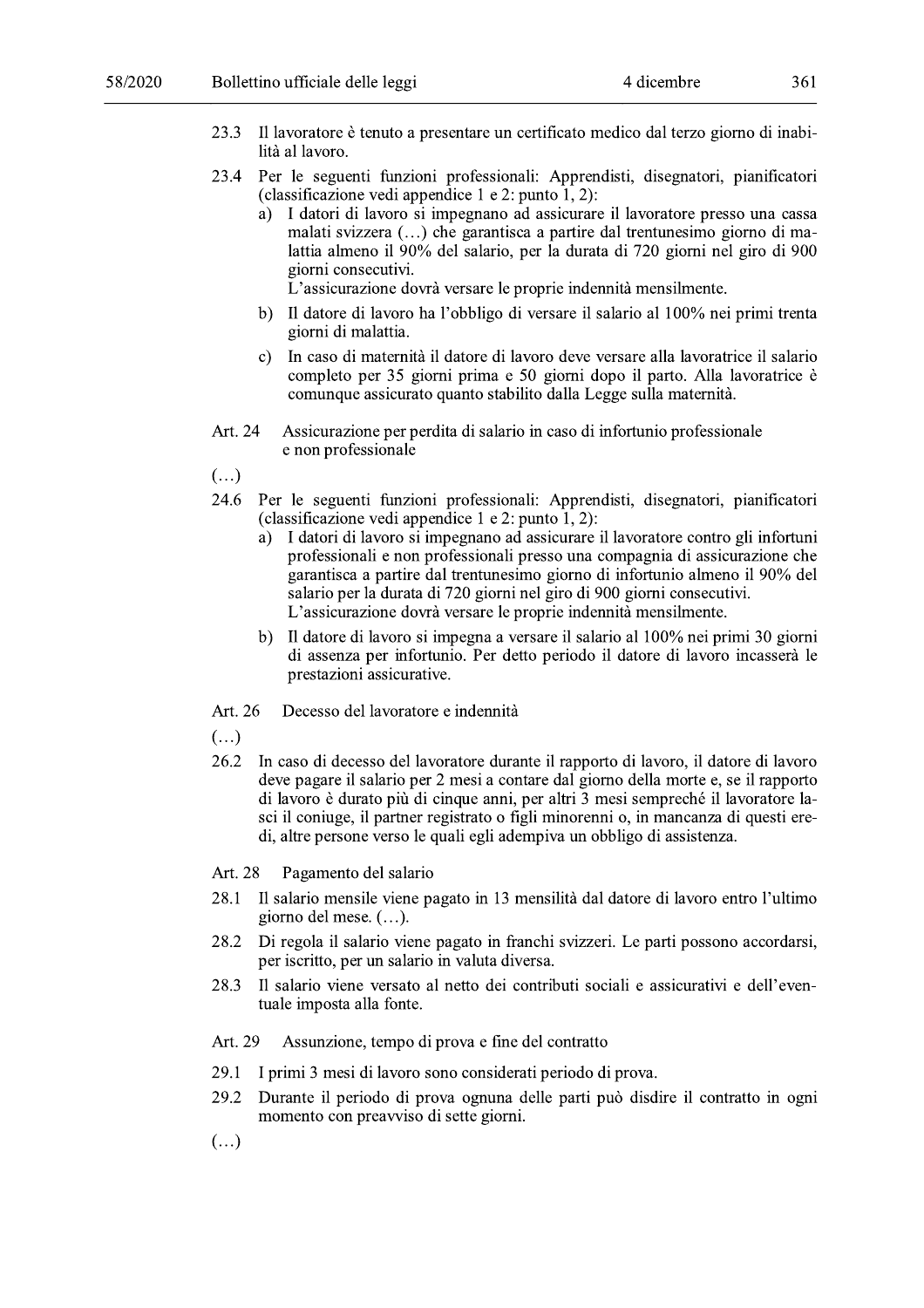- 29.4 Trascorso il periodo di prova il rapporto di lavoro può essere disdetto per la fine di un mese, nel primo anno di servizio con preavviso di 1 mese, dal secondo al nono anno di servizio incluso con preavviso di 2 mesi e in seguito con preavviso di 3 mesi.
- 29.5 La disdetta deve essere notificata in forma scritta. (...).
- 29.6 Dopo il periodo di prova il datore di lavoro non può disdire il rapporto di lavoro sin tanto che il lavoratore è al beneficio di prestazioni assicurative per malattia o infortunio.

 $\left(\ldots\right)$ 

- 29.8 Il rapporto di lavoro cessa automaticamente e senza disdetta con il raggiungimento dell'età ordinaria di pensionamento o con l'assegnazione di rendita di invalidità, senza preventiva disdetta.
- Art. 31 Apprendisti
- 31.1 Tra il datore di lavoro e un apprendista deve essere stipulato un regolare contratto di apprendistato, conforme alle vigenti leggi in materia di formazione professionale.
- Non si possono concedere vacanze agli apprendisti in un periodo dell'anno in cui 31.2 sono soggetti all'obbligo di frequenza dei corsi scolastici di formazione professionale.
- Gli apprendisti hanno diritto ad un periodo di vacanze pagato di 25 giorni lavora-31.3 tivi per ogni anno intero di lavoro.
- Il premio dell'assicurazione contro gli infortuni professionali e non professionali 31.4 degli apprendisti è a carico del datore di lavoro.
- Classi salariali e loro adeguamenti Art. 35
- 35.1 I salari minimi sono elencati nell'apposita tabella (Appendice 2) corrispondente alla convenzione salariale del presente contratto.

### **APPENDICE 1:**

## **CLASSIFICAZIONE DELLE FUNZIONI PROFESSIONALI** E DELLE PROFESSIONI ASSOGGETTATE AL PRESENTE CCL

In formazione  $\mathbf{1}$ 

> Nelle seguenti situazioni, la tipologia del salario è: in formazione (Appendice 2, Convenzione salariale, Punto 1)

- Presenza di un contratto di apprendistato
- Anticipo inizio apprendistato: inizi anticipati di massimo 4 settimane
- Formazione in azienda prevista dal piano di studi

#### $\overline{2}$ Disegnatori, pianificatori

I diplomi con una scuola professionale con attestato di capacità (AFC) riconosciuta dalla Confederazione;

I diplomi di una scuola tecnica equivalente;

Le persone che beneficiano di una formazione o un'esperienza professionale equivalente:

#### **Stagista in formazione** 3

Nelle seguenti situazioni, la tipologia del salario è: stagista in formazione (Appendice  $2$  – Convenzione salari, Punto 3):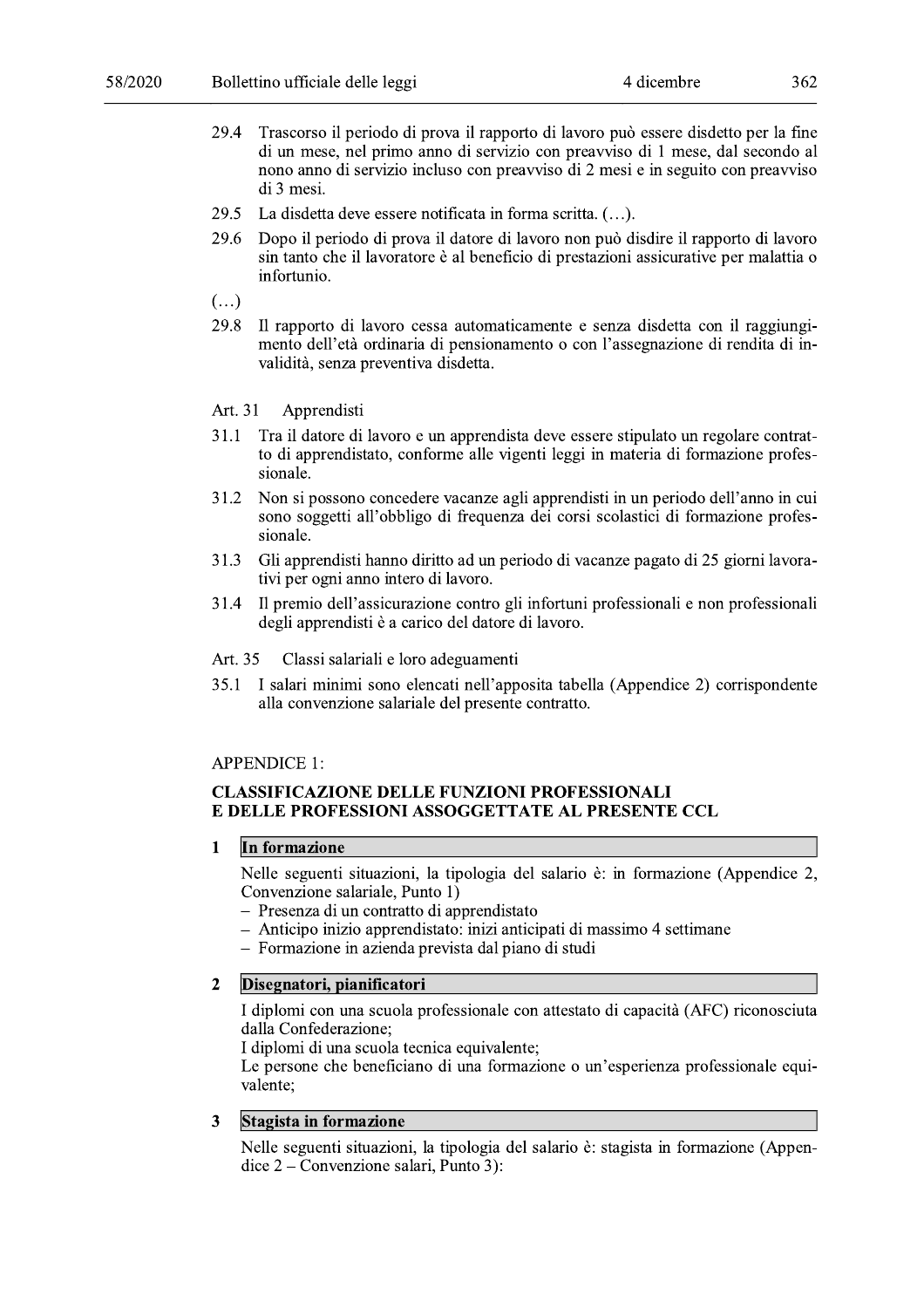- Reinserimento o nuovo orientamento: Gli stage di massimo 6 mesi per il reinserimento o un nuovo orientamento. Lo stagista è in grado di documentare e motivare le ragioni del reinserimento o i motivi che l'hanno portato a valutare un nuovo orientamento professionale.
- Fine studi: Lo stage di massimo 12 mesi di fine studio per i neo laureati o diplomati di scuole o istituti di formazione professionale a tempo pieno entro un anno dall'ottenimento del diploma.

#### $\overline{\mathbf{4}}$ Progettisti, Scuola tecnica ST, SSST o equipollente, REG C

I diplomi con una scuola professionale di qualità e di tecnica (ST) riconosciuta dalla Confederazione;

I diplomi con una scuola specializzata superiore di tecnica (SSST) riconosciuta dalla Confederazione:

I diplomi di una scuola tecnica equivalente;

Le persone che beneficiano di una formazione o un'esperienza professionale equivalente:

Le persone iscritte in qualità di architetto o ingegnere alla Fondazione dei Registri svizzeri dei professionisti nei rami dell'ingegneria, dell'architettura e dell'ambiente  $(REG C).$ 

#### Scuola professionale Superiore  $\overline{\mathbf{5}}$

Le persone con una maestria federale, riconosciuta dalla Confederazione

#### Scuola universitaria professionale o equivalente, REG B 6

Architetti o ingegneri (Bachelor):

I diplomi di una scuola tecnica superiore (STS-ETC) riconosciuta dalla Confederazione:

I diplomi di un Haute école spécialisée (HES) riconosciuta dalla Confederazione; I diplomi di una scuola tecnica equivalente:

Le persone iscritte in qualità di architetto o ingegnere alla Fondazione dei Registri svizzeri dei professionisti nei rami dell'ingegneria, dell'architettura e dell'ambiente  $(REG B).$ 

#### $\overline{7}$ Politecnico o equivalente, REG A

Architetti o ingegneri (Master):

I diplomi di una scuola politecnica (EPFL - EPFZ) riconosciuta dalla Confederazione:

I diplomi di una scuola tecnica equivalente:

Le persone iscritte in qualità di architetto o ingegnere alla Fondazione dei Registri svizzeri dei professionisti nei rami dell'ingegneria, dell'architettura e dell'ambiente  $(REG A).$ 

#### Amministrativi  $\mathbf{8}$

I diplomi di una scuola commerciale con attestato di capacità (AFC) riconosciuto dalla Confederazione;

I diplomi di una scuola commerciale equivalente;

Le persone che beneficiano di una formazione o un'esperienza professionale equivalente.

#### $\boldsymbol{Q}$ Altri - Non classificabile da 1 a 8

Le persone che beneficiano di una formazione o un'esperienza professionale per un ruolo esterno all'operatività principale dell'azienda.